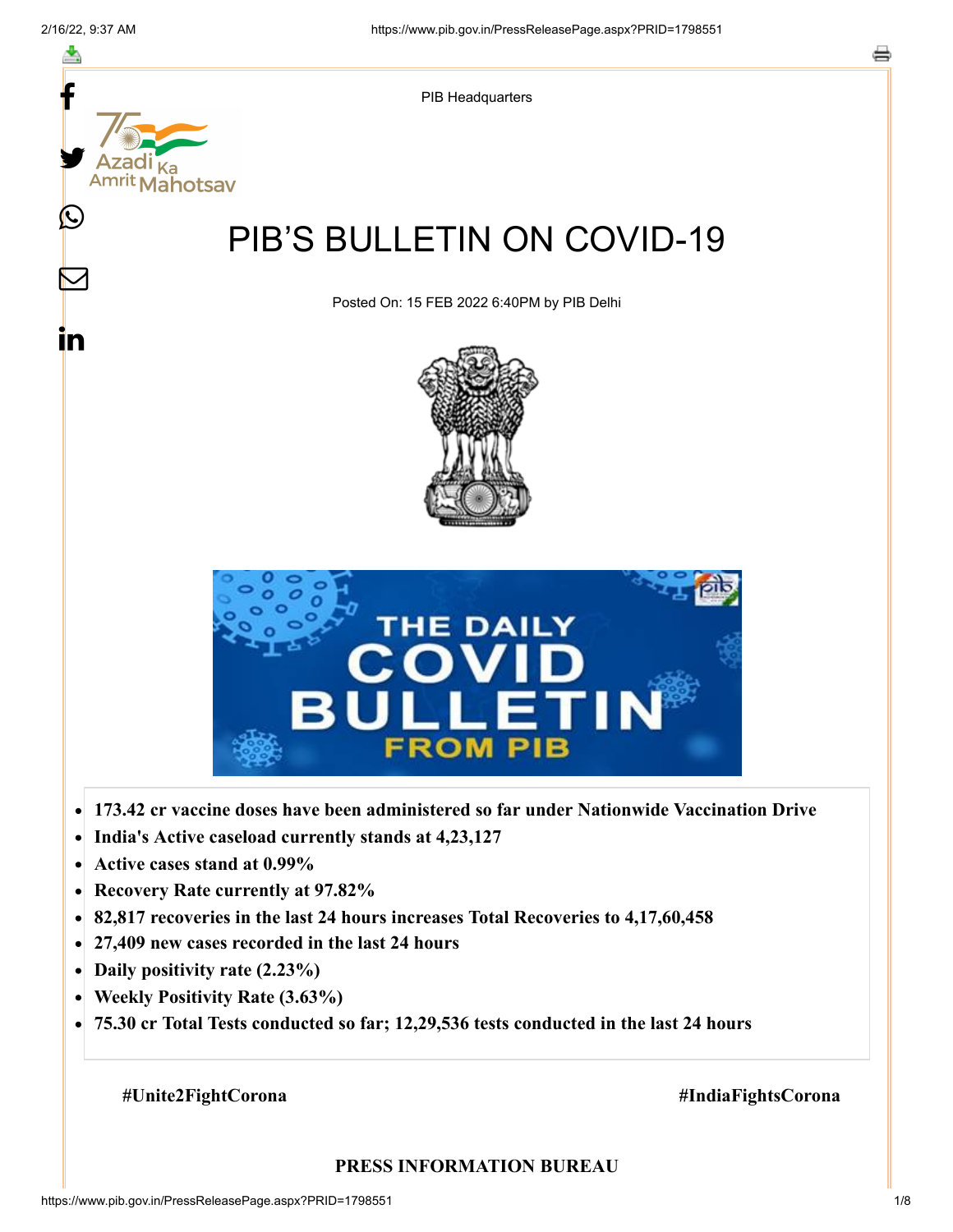f

### **MINISTRY OF INFORMATION & BROADCASTING**

### **GOVERNMENT OF INDIA**

**\*\*\*\*\*** 

![](_page_1_Picture_5.jpeg)

**India's Cumulative COVID-19 Vaccination Coverage exceeds 173.42 Cr**

**More than 44.68 lakh Vaccine Doses administered in the last 24 hours**

**Recovery Rate currently stands at 97.82%**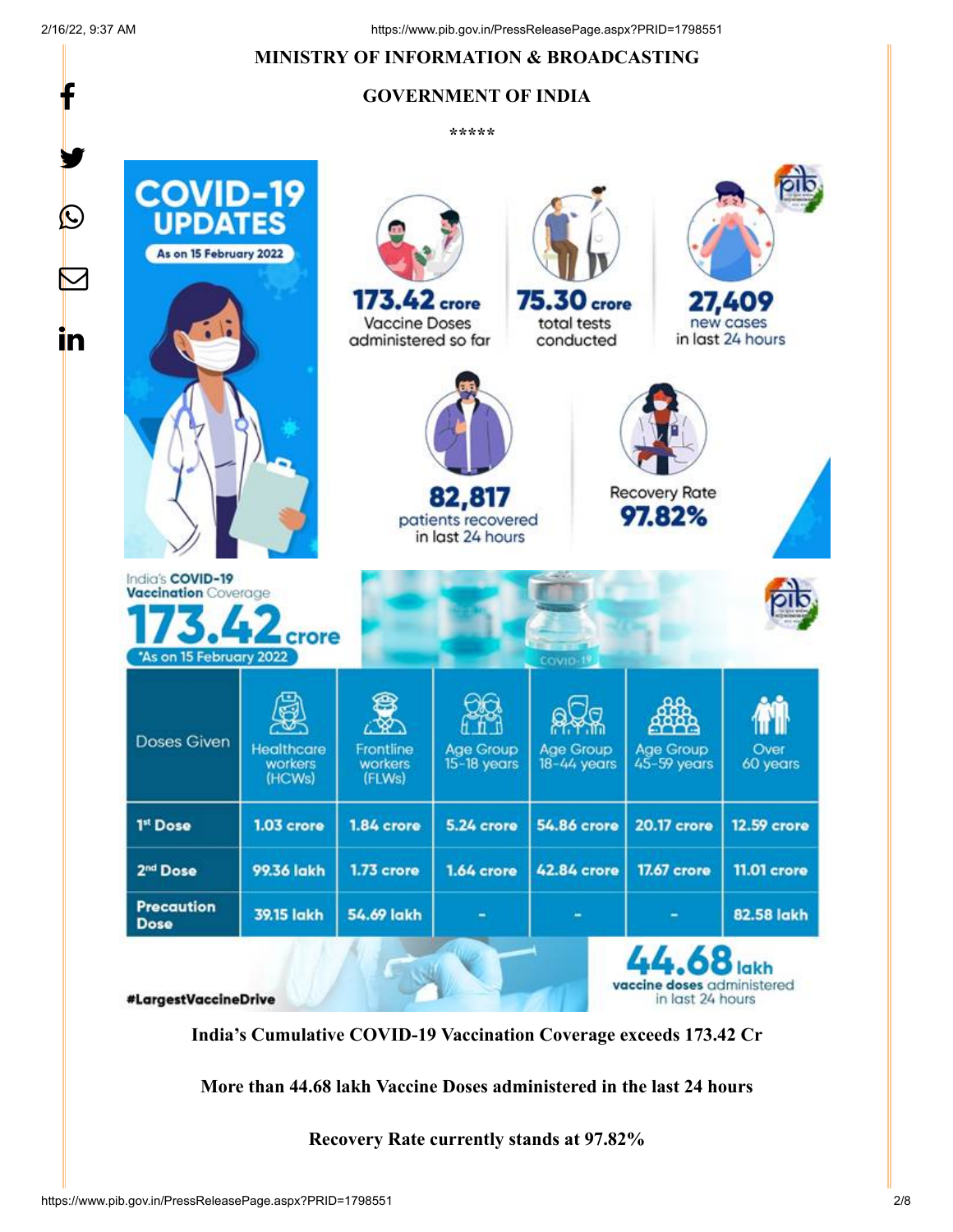f

y.

ın

2/16/22, 9:37 AM https://www.pib.gov.in/PressReleasePage.aspx?PRID=1798551

### **27,409 New Cases reported in the last 24 hours**

### **India's Active Caseload currently stands at 4,23,127**

### **Weekly Positivity Rate is presently at 3.63%**

With the administration of **more than 44.68 lakh Doses (44,68,365)** vaccine doses in the last 24 hours, India's COVID-19 vaccination coverage has exceeded 173.42 Cr (1,73,42,62,440) as per provisional reports till 7 am today.

This has been achieved through 1,95,26,899 sessions. The break-up of the cumulative figure as per the provisional report till 7 am today include:

## Cumulative Vaccine Dose Coverage HCWs 1 Dose **1,03,99,701** 2 Dose **99,36,148** Precaution Dose **39,15,704** FLWs 1,84,05,767 2 Dose **1,73,85,665** Precaution Dose 54,69,127 Age Group 15-18 years 1<sup>st</sup> Dose 5,24,34,558 2 Dose **1,64,08,841** Age Group 18-44 years 1<sup>st</sup> Dose 54,86,62,133 2 Dose **42,84,21,369** Age Group 45-59 years 1<sup>st</sup> Dose 20,17,43,879 2 Dose **17,67,34,511** 1<sup>st</sup> Dose 2<sup>nd</sup> Dose 1<sup>st</sup> Dose  $2<sup>nd</sup>$  Dose 1<sup>st</sup> Dose 2<sup>nd</sup> Dose 1<sup>st</sup> Dose 2<sup>nd</sup> Dose 1<sup>st</sup> Dose  $2<sup>nd</sup>$  Dose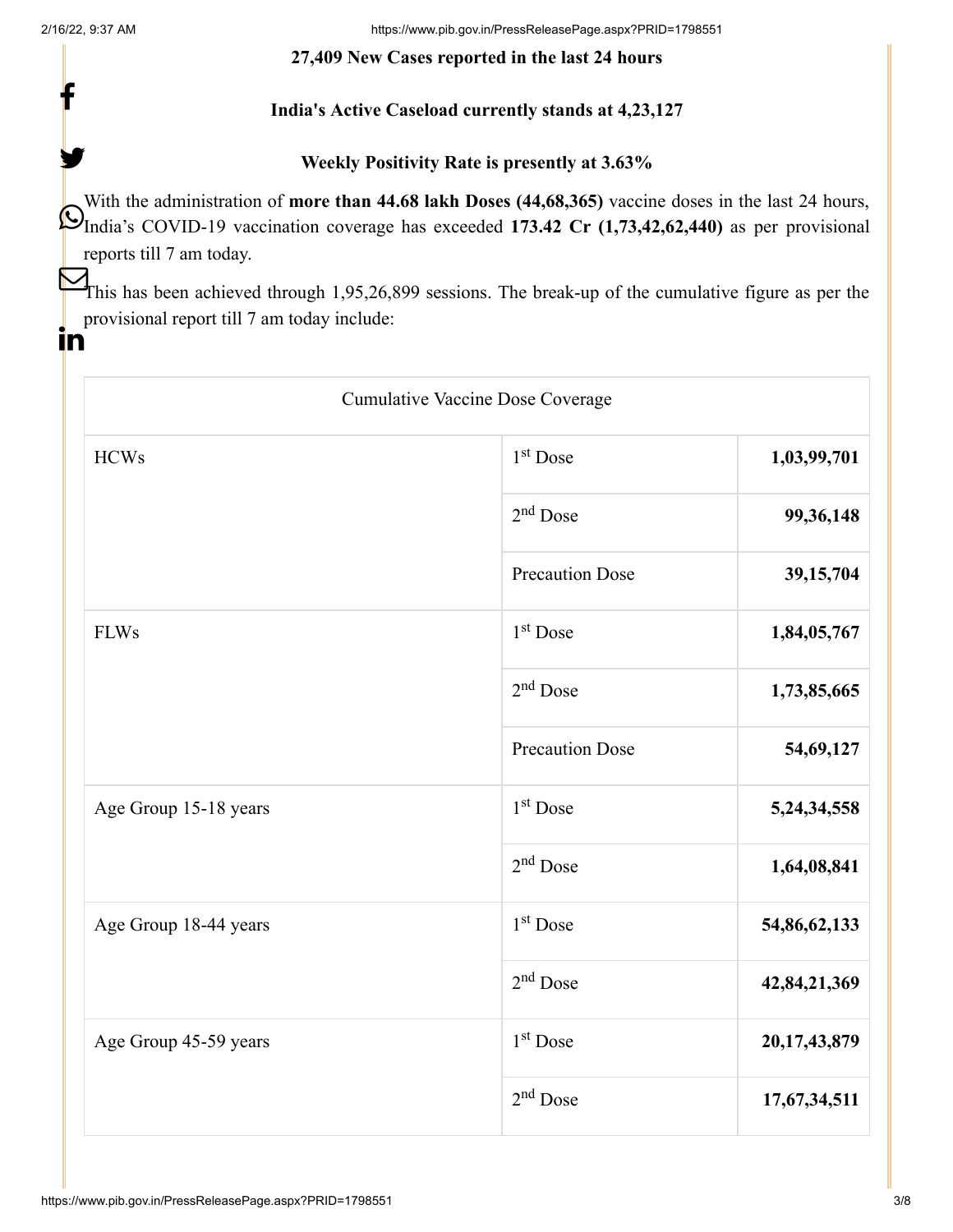2/16/22, 9:37 AM https://www.pib.gov.in/PressReleasePage.aspx?PRID=1798551

| f | Over 60 years                  | $1st$ Dose             | 12,59,75,745   |
|---|--------------------------------|------------------------|----------------|
|   |                                | $2nd$ Dose             | 11,01,10,398   |
|   | $\bigcirc$                     | <b>Precaution Dose</b> | 82,58,894      |
|   | <b>Precaution Dose</b>         |                        | 1,76,43,725    |
|   | $\boldsymbol{\nabla}$<br>Total |                        | 1,73,42,62,440 |
|   | in                             |                        |                |

**82,817** patients have recovered in the last 24 hours and the cumulative tally of recovered patients (since the beginning of the pandemic) is now at **4,17,60,458.**

Consequently, India's recovery rate stands at **97.82%.**

![](_page_3_Figure_5.jpeg)

**27,409 new cases** were reported in the last 24 hours.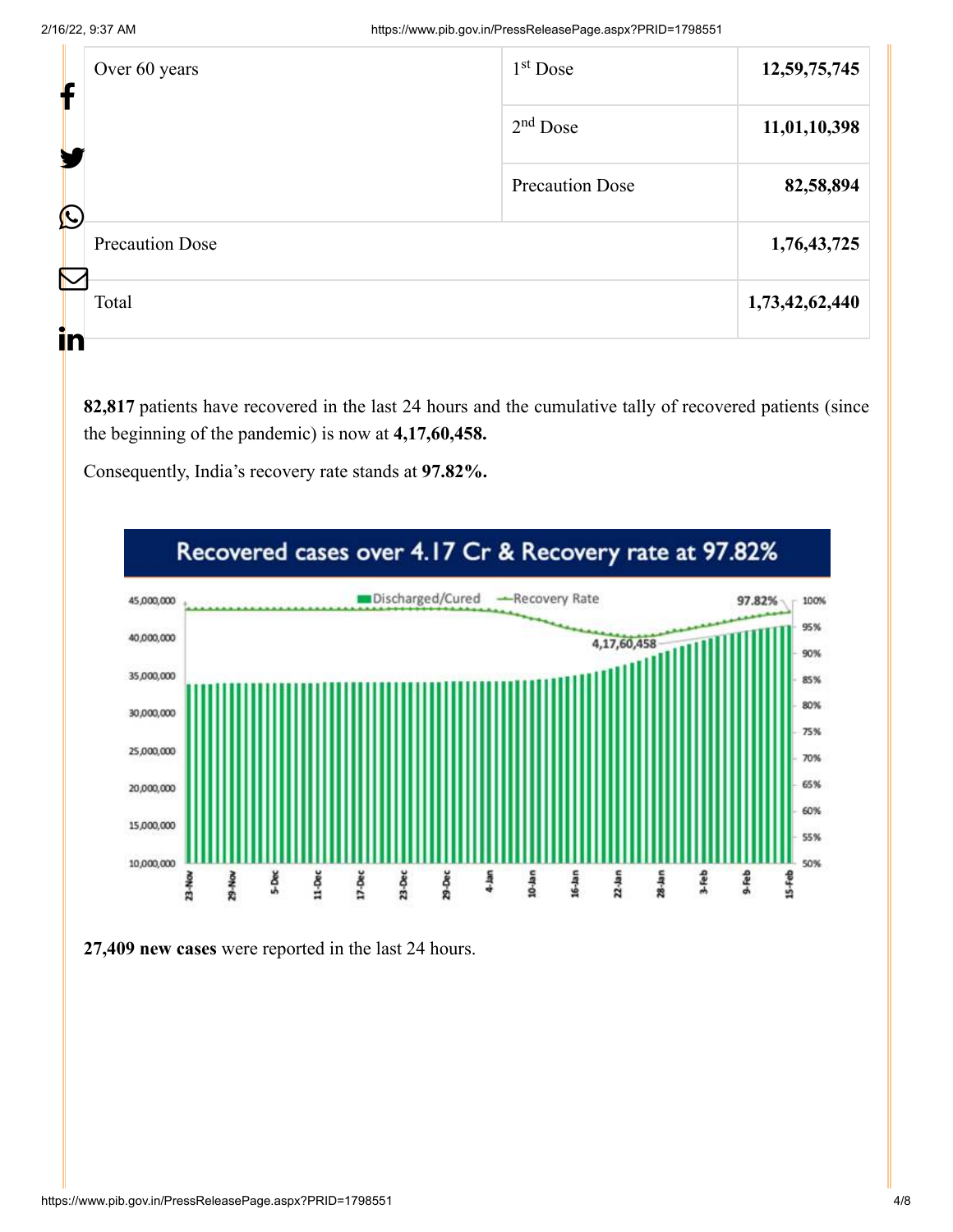2/16/22, 9:37 AM https://www.pib.gov.in/PressReleasePage.aspx?PRID=1798551

![](_page_4_Figure_2.jpeg)

India's Active Caseload is presently at **4,23,127.** Active cases constitute **0.99%** of the country's total Positive Cases**.**

![](_page_4_Figure_4.jpeg)

The testing capacity across the country continues to be expanded. The last 24 hours saw a total of **12,29,536** tests being conducted. India has so far conducted over **75.30 Cr (75,30,33,302**) cumulative tests.

While testing capacity has been enhanced across the country, **Weekly Positivity Rate** in the country currently **stands at 3.63%** and the **Daily Positivity rate is reported to be 2.23%.**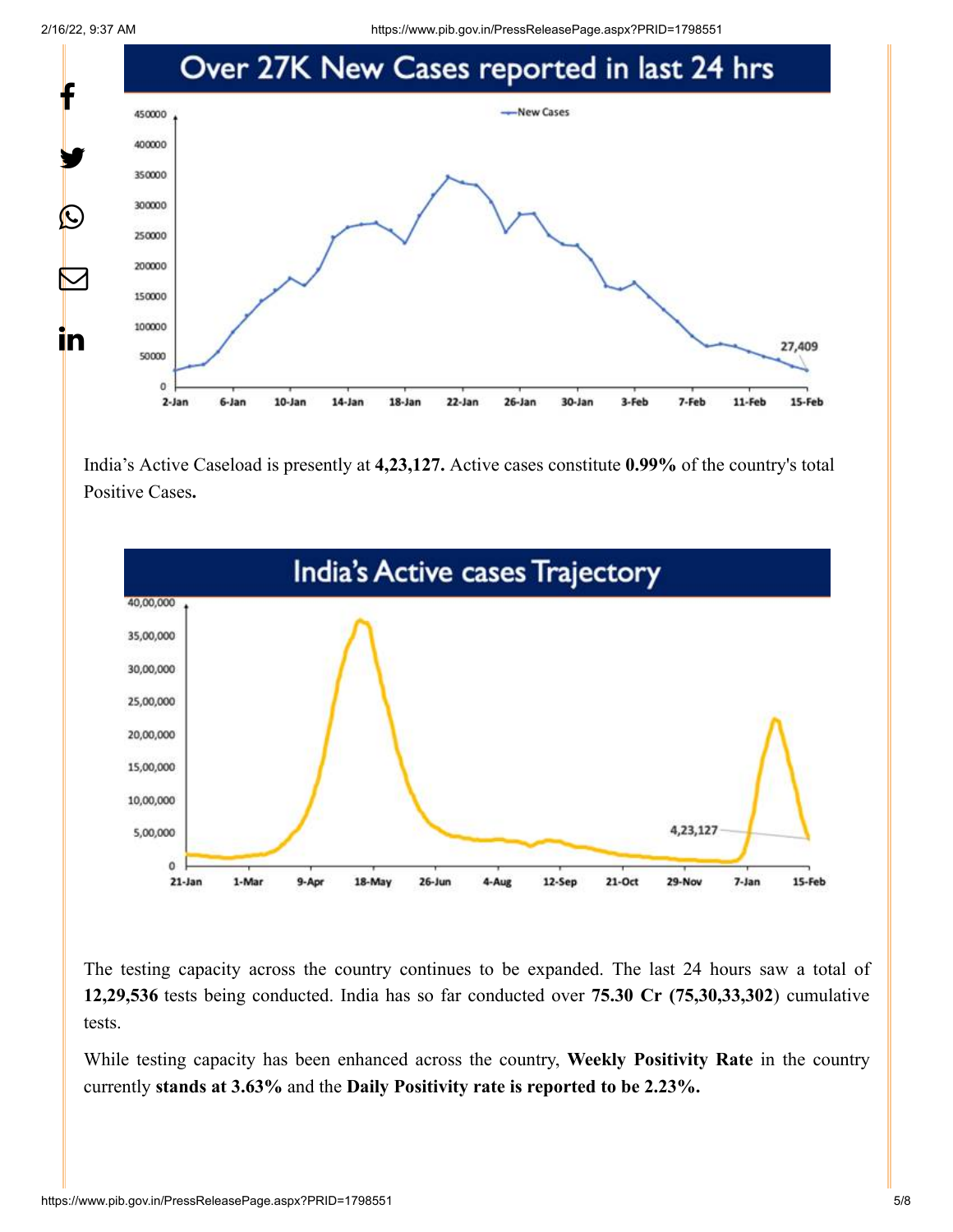![](_page_5_Figure_1.jpeg)

![](_page_5_Figure_2.jpeg)

<https://pib.gov.in/PressReleasePage.aspx?PRID=1798404>

## **Update on COVID-19 Vaccine Availability in States/UTs More than 171.35 Crore vaccine doses provided to States/UTs More than 12.14 Crore balance and unutilized vaccine doses still available with States/UTs**

The Union Government is committed to accelerating the pace and expanding the scope of COVID-19 vaccination throughout the country. The nationwide COVID 19 vaccination started on  $16<sup>th</sup>$  January 2021. The new phase of universalization of COVID-19 vaccination commenced from 21<sup>st</sup> June 2021. The vaccination drive has been ramped up through availability of more vaccines, advance visibility of vaccine availability to States and UTs for enabling better planning by them, and streamlining the vaccine supply chain.

As part of the nationwide vaccination drive, Government of India has been supporting the States and UTs by providing them COVID Vaccines free of cost. In the new phase of the universalization of the COVID19 vaccination drive, the Union Government will procure and supply (free of cost) 75% of the vaccines being produced by the vaccine manufacturers in the country to States and UTs.

### **VACCINE DOSES**

**(As on 15<sup>th</sup> February 2022)**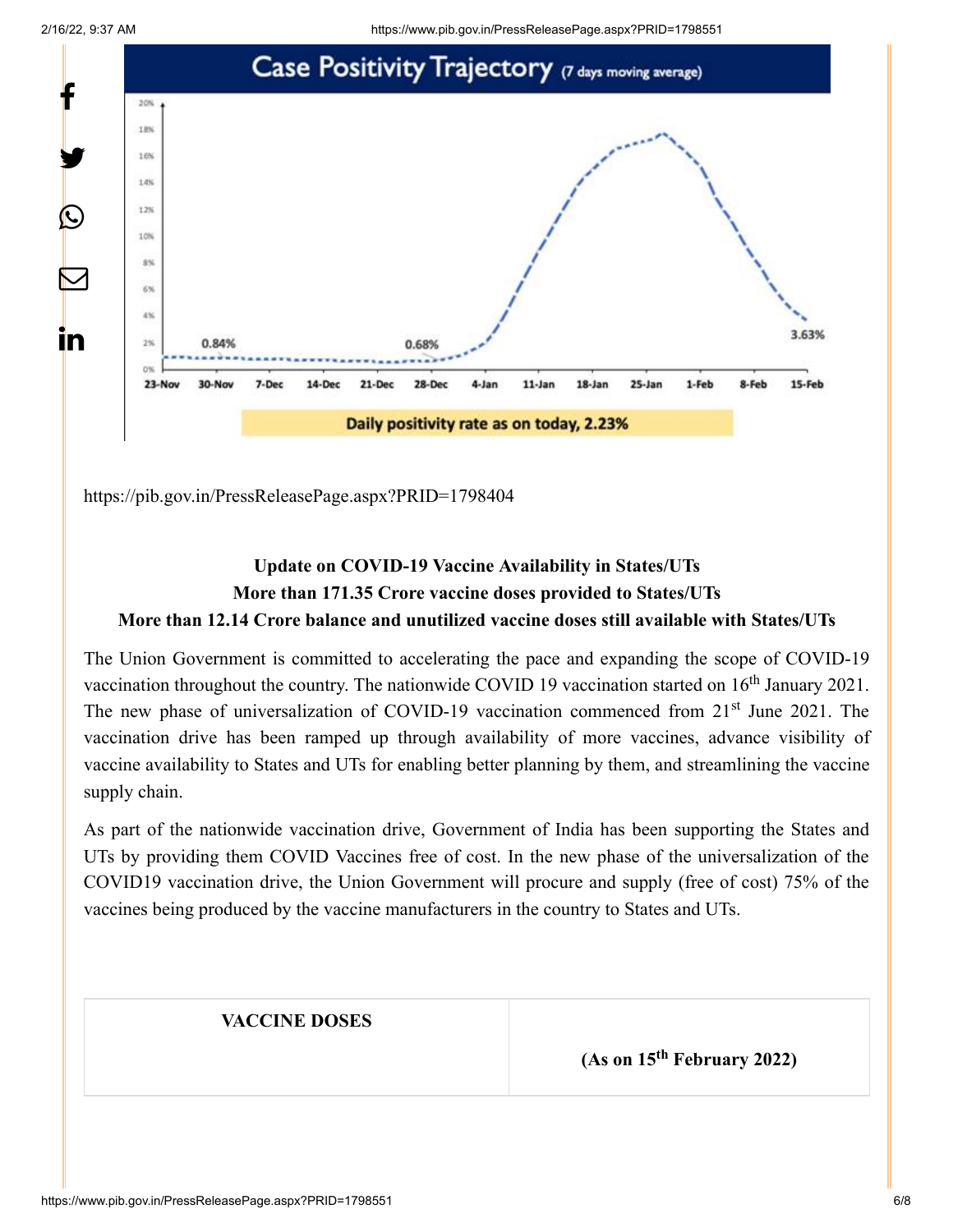| f                 | <b>SUPPLIED</b>          | 1,71,35,61,420  |
|-------------------|--------------------------|-----------------|
| $\mathbf{\Omega}$ | <b>BALANCE AVAILABLE</b> | 12, 14, 64, 136 |
| $\color{red}\sum$ |                          |                 |

More than **171.35 crore (1,71,35,61,420)** vaccine doses have been provided to States/UTs so far through Govt. of India (free of cost channel) and through direct state procurement category.

More than **12.14 Cr (12,14,64,136)** balance and unutilized COVID Vaccine doses are still available with the States/UTs to be administered.

<https://pib.gov.in/PressReleasePage.aspx?PRID=1798399>

### **Tweet links**

[#Unite2FightCorona](https://twitter.com/hashtag/Unite2FightCorona?src=hash&ref_src=twsrc%5Etfw)[#LargestVaccineDrive](https://twitter.com/hashtag/LargestVaccineDrive?src=hash&ref_src=twsrc%5Etfw) [pic.twitter.com/BfX0fIy2Gu](https://t.co/BfX0fIy2Gu)

— Ministry of Health (@MoHFW\_INDIA) [February 15, 2022](https://twitter.com/MoHFW_INDIA/status/1493448976280227840?ref_src=twsrc%5Etfw)

[#IndiaFightsCorona](https://twitter.com/hashtag/IndiaFightsCorona?src=hash&ref_src=twsrc%5Etfw):

New [#COVID19](https://twitter.com/hashtag/COVID19?src=hash&ref_src=twsrc%5Etfw) cases in last 24 hours (As on 15th February, 2022): 27,409

✅Keep following [#COVIDAppropriateBehaviour](https://twitter.com/hashtag/COVIDAppropriateBehaviour?src=hash&ref_src=twsrc%5Etfw)

➡️Always wear a mask

➡️Wash/sanitize hands regularly

➡️Maintain distancing

➡️Get yourself fully vaccinated[#We4Vaccine](https://twitter.com/hashtag/We4Vaccine?src=hash&ref_src=twsrc%5Etfw)[#Unite2FightCorona](https://twitter.com/hashtag/Unite2FightCorona?src=hash&ref_src=twsrc%5Etfw)

[pic.twitter.com/u6UJh4hzQO](https://t.co/u6UJh4hzQO)

— #IndiaFightsCorona (@COVIDNewsByMIB) [February 15, 2022](https://twitter.com/COVIDNewsByMIB/status/1493449566808854528?ref_src=twsrc%5Etfw)